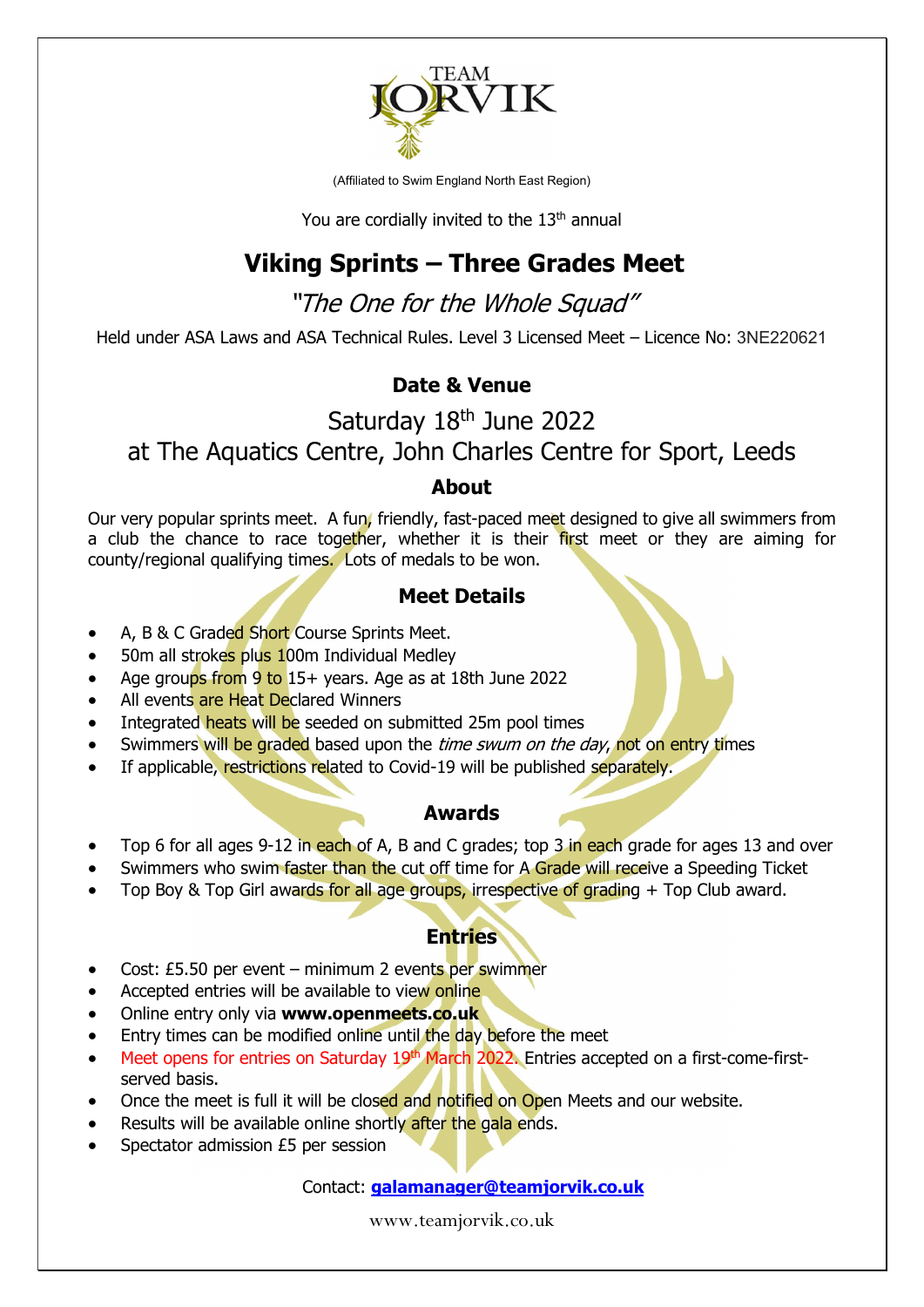

# Viking Sprints – Three Grades Meet Cut-off Times

Swimmers will be graded by times swum on the day.

| <b>Boys Cut-Off Times (no faster than)</b> |              |         |          |                   |          |                |
|--------------------------------------------|--------------|---------|----------|-------------------|----------|----------------|
| Age                                        | <b>Grade</b> | 50m Fly | 50m Back | <b>50m Breast</b> | 50m Free | <b>100m IM</b> |
| 9 years                                    | A            | 44.10   | 47.20    | 49.70             | 37.20    | 1:36.40        |
|                                            | B            | 49.60   | 51.30    | 54.30             | 42.40    | 1:46.50        |
|                                            | С            | 54.20   | 57.80    | 1:01.60           | 47.70    | 1:57.20        |
| 10 years                                   | A            | 39.00   | 41.10    | 44.70             | 34.80    | 1:28.60        |
|                                            | B            | 43.90   | 46.20    | 50.30             | 39.14    | 1:39.70        |
|                                            | С            | 49.40   | 52.00    | 56.60             | 44.00    | 1:52.20        |
| 11 years                                   | Α            | 35.90   | 37.30    | 41.70             | 32.20    | 1:22.60        |
|                                            | B            | 40.40   | 42.00    | 46.90             | 36.20    | 1:33.00        |
|                                            | Ć            | 45.45   | 47.30    | 52.80             | 40.70    | 1:44.60        |
| 12 years                                   | A            | 33.30   | 34.80    | 38.60             | 30.20    | 1:17.30        |
|                                            | B            | 37.50   | 39.20    | 43.40             | 34.00    | 1:27.00        |
|                                            | C            | 42.20   | 44.10    | 48.80             | 38.20    | 1:37.90        |
| 13 years                                   | Α            | 31.70   | 33.00    | 36.10             | 28.90    | 1:12.50        |
|                                            | B            | 35.70   | 37.10    | 40.60             | 32.50    | 1:21.60        |
|                                            | C            | 40.20   | 41.70    | 45.70             | 36.60    | 1:31.80        |
| 14 years                                   | A            | 30.20   | 31.70    | 34.50             | 27.80    | 1:09.30        |
|                                            | B            | 34.00   | 35.70    | 38.80             | 31.30    | 1:18.00        |
|                                            | С            | 38.25   | 40.20    | 43.60             | 35.20    | 1:27.80        |
| 15 years                                   | A            | 28.50   | 29.00    | 32.00             | 26.00    | 1:03.20        |
|                                            | $\mathsf B$  | 32.50   | 33.10    | 37.00             | 30.00    | 1:14.50        |
|                                            | C            | 36.60   | 37.20    | 41.60             | 33.80    | 1:23.80        |

| <b>Girls Cut-Off Times (no faster than)</b> |                |                     |          |                   |          |                |
|---------------------------------------------|----------------|---------------------|----------|-------------------|----------|----------------|
| Age                                         | <b>Grade</b>   | 50 <sub>m</sub> Fly | 50m Back | <b>50m Breast</b> | 50m Free | <b>100m IM</b> |
| 9 years                                     | A              | 44.60               | 47.80    | 50.30             | 37.70    | 1:37.30        |
|                                             | B              | 49.70               | 51.20    | 56.60             | 42.50    | 1:47.60        |
|                                             | C              | 55.30               | 58.30    | 1:02.40           | 48.00    | 1:58.70        |
| 10 years                                    | $\overline{A}$ | 39.10               | 40.10    | 45.60             | 35.20    | 1:29.60        |
|                                             | B              | 44.00               | 45.20    | 51.30             | 39.60    | 1:40.80        |
|                                             | Ć              | 49.50               | 50.90    | 57.80             | 44.60    | 1:53.40        |
| 11 years                                    | A              | 35.90               | 36.60    | 41.70             | 32.40    | 1:21.80        |
|                                             | B              | 40.40               | 41.20    | 47.00             | 36.50    | 1:32.10        |
|                                             | С              | 45.50               | 46.40    | 52.90             | 41.10    | 1:43.70        |
| 12 years                                    | $\overline{A}$ | 34.40               | 35.30    | 39.50             | 31.20    | 1:18.30        |
|                                             | B              | 38.70               | 39.80    | 44.50             | 35.10    | 1:28.10        |
|                                             | Ć              | 43.60               | 44.80    | 50.10             | 39.50    | 1:39.20        |
| 13 years                                    | Α              | 32.90               | 34.00    | 38.10             | 30.30    | 1:15.70        |
|                                             | B              | 37.00               | 38.30    | 42.90             | 34.10    | 1:25.20        |
|                                             | C              | 41.60               | 43.10    | 48.30             | 38.40    | 1:35.90        |
| 14 years                                    | A              | 32.10               | 33.60    | 37.00             | 29.40    | 1:14.20        |
|                                             | B              | 36.20               | 37.80    | 41.70             | 33.10    | 1:23.50        |
|                                             | C              | 40.80               | 42.60    | 47.00             | 37.20    | 1:34.00        |
| 15 years                                    | Α              | 31.40               | 33.20    | 36.20             | 28.80    | 1:11.60        |
|                                             | B              | 35.30               | 37.40    | 40.80             | 32.40    | 1:20.60        |
|                                             | С              | 39.80               | 42.10    | 45.90             | 36.50    | 1:30.70        |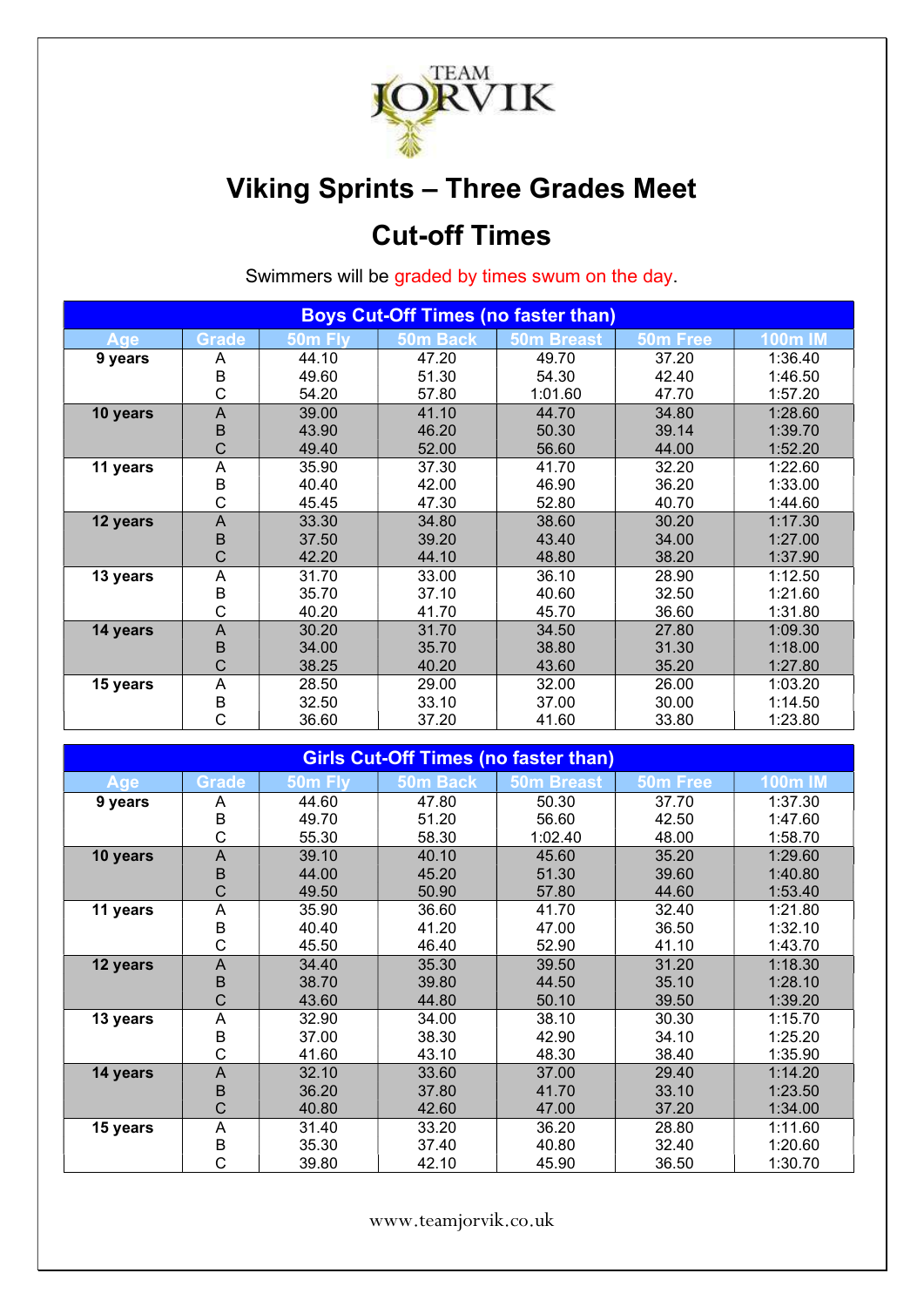

## Viking Sprints – Three Grades Meet Session Times

| <b>Session 1</b>  |                                                              |  |  |
|-------------------|--------------------------------------------------------------|--|--|
|                   | Girls Warm-up $8:00 - 8:25$ am Boys Warm-up $8:25 - 8:50$ am |  |  |
| First Heat 9:00am |                                                              |  |  |
| 101               | Girls 11, 12 & 15+ years 100m Individual Medley              |  |  |
| 102               | Boys 9, 10, 13 & 14 years 100m Individual Medley             |  |  |
| 103               | Girls 11 & 12 years 50m Backstroke                           |  |  |
| 104               | Boys 9 & 10 years 50m Breaststroke                           |  |  |
| 105               | Girls 15+ years 50m Butterfly                                |  |  |
| 106               | Boys 13 & 14 years 50m Freestyle                             |  |  |
| 107               | Girls 11 & 12 years 50m Breaststroke                         |  |  |
| 108               | Boys 9 & 10 years 50m Backstroke                             |  |  |
| 109               | Girls 15+ years 50m Freestyle                                |  |  |
| 110               | Boys 13 & 14 years 50m Butterfly                             |  |  |
| 111               | Girls 11 & 12 years 50m Freestyle                            |  |  |
| 112               | Boys 9 & 10 years 50m Butterfly                              |  |  |
| 113               | Girls 15+ years 50m Backstroke                               |  |  |
| 114               | Boys 13 & 14 years 50m Breaststroke                          |  |  |
| 115               | Girls 11 & 12 years 50m Butterfly                            |  |  |
| 116               | Boys 9 & 10 years 50m Freestyle                              |  |  |
| 117               | Girls 15+ years 50m Breaststroke                             |  |  |
| 118               | Boys 13 & 14 50m Backstroke                                  |  |  |

| session |  |
|---------|--|

|     | Girls Warm-up $1:00 - 1:25$ pm Boys Warm-up $1:25 - 1:50$ pm |
|-----|--------------------------------------------------------------|
|     | First Heat 2:00pm                                            |
| 201 | Girls 9, 10, 13 & 14 years 100m Individual Medley            |
| 202 | Boys 11, 12 & 15+ years 100m Individual Medley               |
| 203 | Girls 9 & 10 years 50m Backstroke                            |
| 204 | Boys 11 & 12 years 50m Breaststroke                          |
| 205 | Girls 13 & 14 years 50m Butterfly                            |
| 206 | Boys 15+ years 50m Freestyle                                 |
| 207 | Girls 9 & 10 years 50m Breaststroke                          |
| 208 | Boys 11 & 12 years 50m Backstroke                            |
| 209 | Girls 13 & 14 years 50m Freestyle                            |
| 210 | Boys 15+ years 50m Butterfly                                 |
| 211 | Girls 9 & 10 years 50m Freestyle                             |
| 212 | Boys 11 & 12 years 50m Butterfly                             |
| 213 | Girls 13 & 14 years 50m Backstroke                           |
| 214 | Boys 15+ years 50m Breaststroke                              |
| 215 | Girls 9 & 10 years 50m Butterfly                             |
| 216 | Boys 11 & 12 years 50m Freestyle                             |
| 217 | Girls 13 & 14 years 50m Breaststroke                         |
| 218 | Boys 15+ 50m Backstroke                                      |